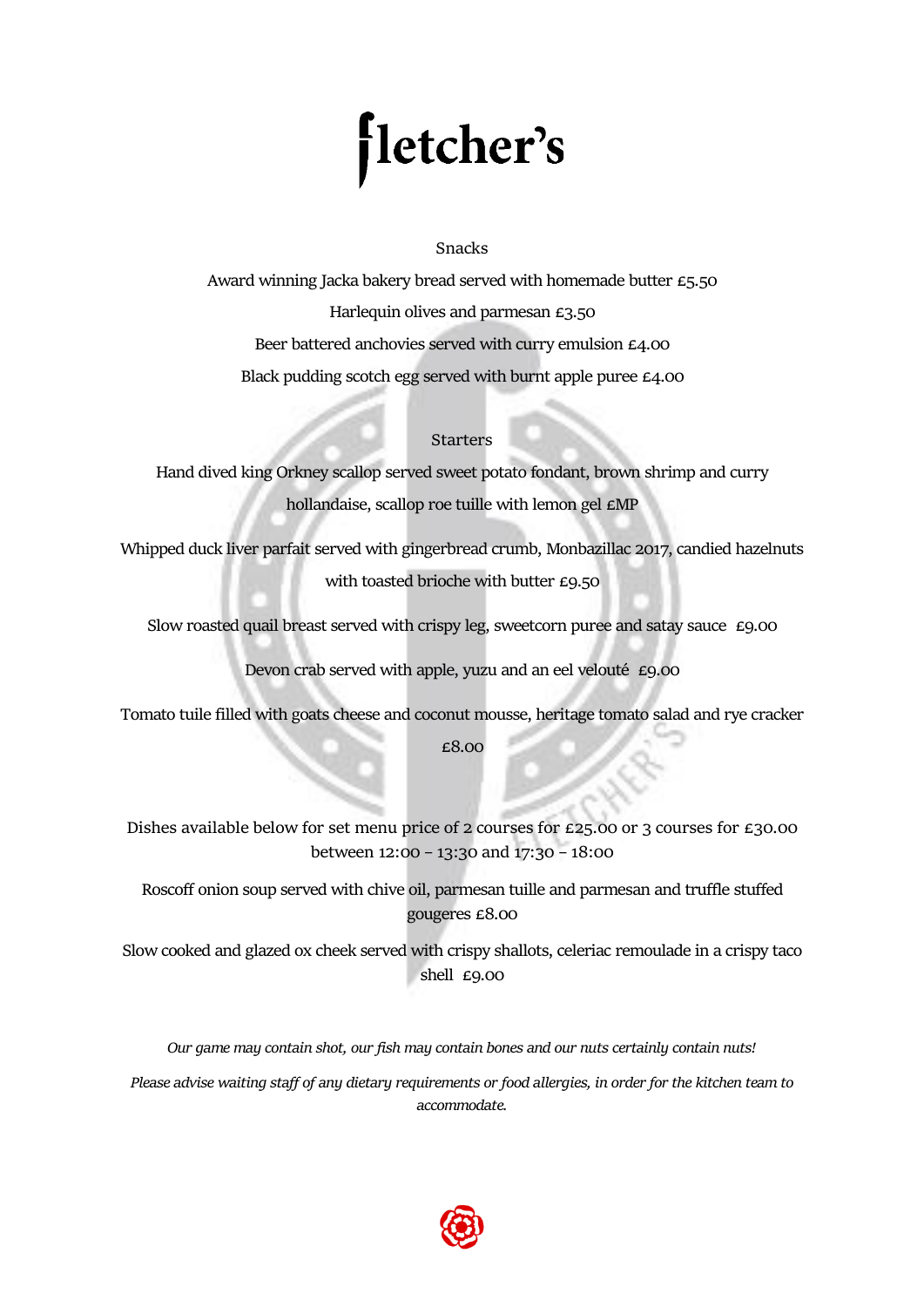## **To Follow**

Pan fried lamb loin served with pea, broad bean and leek fricassee, English asparagus, creamy mash, lamb croquette £28.00

Dart's Farm 28 Day aged Sirloin served with carrot ketchup, roasted heritage carrots, bone marrow and herb crumb, braised beef tartlet and a tarragon and shallot salsa verde and bordelaise £32.00

8 hour brined monkfish served with white asparagus, Hen of the woods mushroom, monkfish boudin, dashi sauce, parsnip and miso puree £25.00

Herb and honey rolled pigeon served with broccoli puree, pigeon leg terrine, potato fondant with sesame dressed purple sprouting broccoli £23.00

Summer herb, lemon and parmesan ricotta raviolis served with chickpea panisse, asparagus pea and mint velouté, pea puree, fricassee finished with a roasted garlic oil £18.00

**Dishes available below for set menu price of 2 courses for £25.00 or 3 courses for £30.00 between 12:00 – 13:30 and 17:30 – 18:00**

Slow cooked teriyaki glazed pork belly served with apple puree, pickled apples, buttered hispi cabbage, crispy black pudding and pork crackling

Line caught wild seabass served with mussel mouclade and saffron risotto, brown shrimp and crispy onion £20.00

**Sides**

Triple cooked chips £3.00

Creamy mash £3.00

Buttered sweetcorn and chorizo £3.00